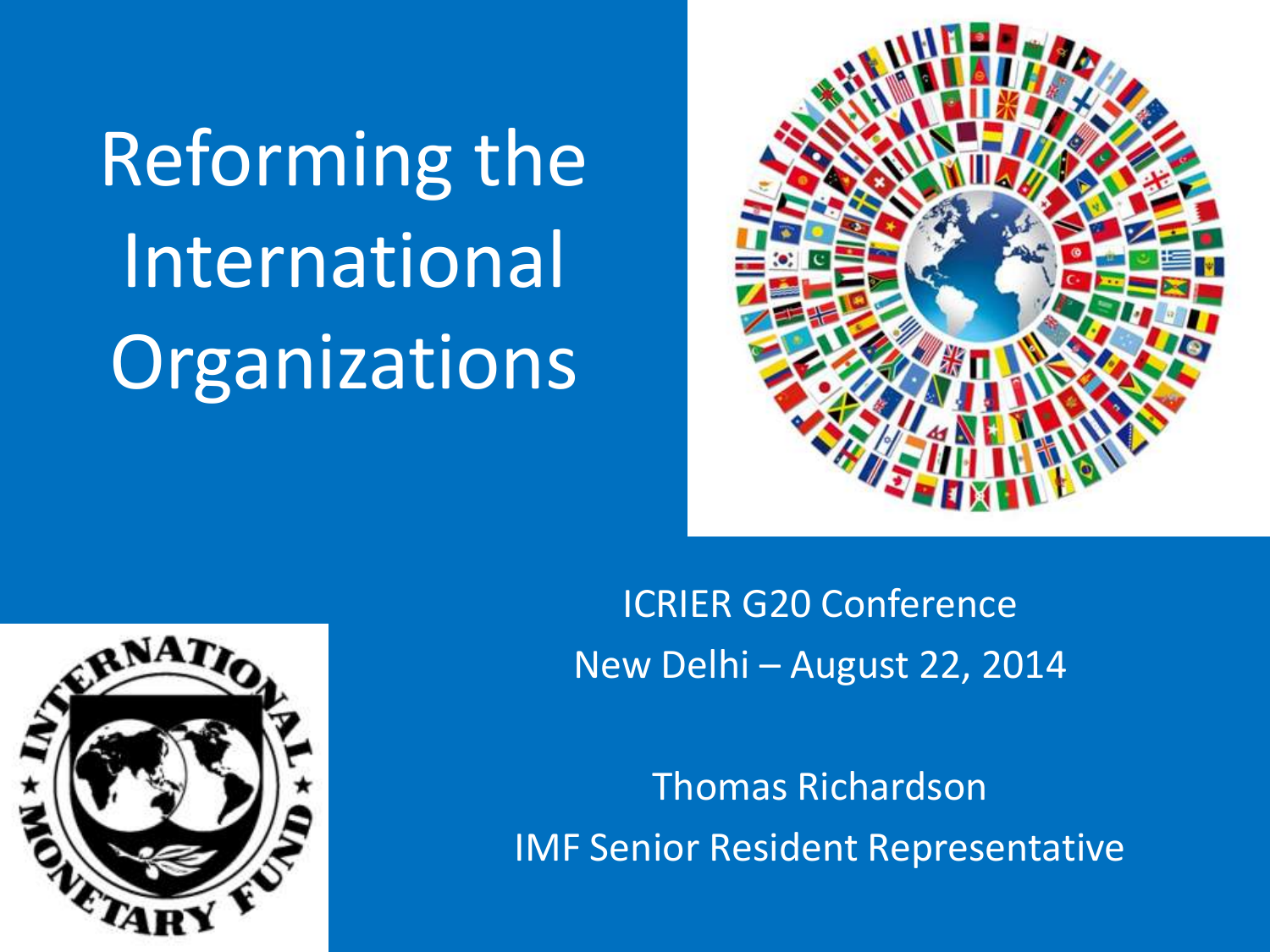### Who are the IMF? *188 members – almost universal*

2500 staff from 160 countries

#### 188 countries represented

Non-members include: Cuba, North Korea, Andorra, Monaco, Nauru, Liechtenstein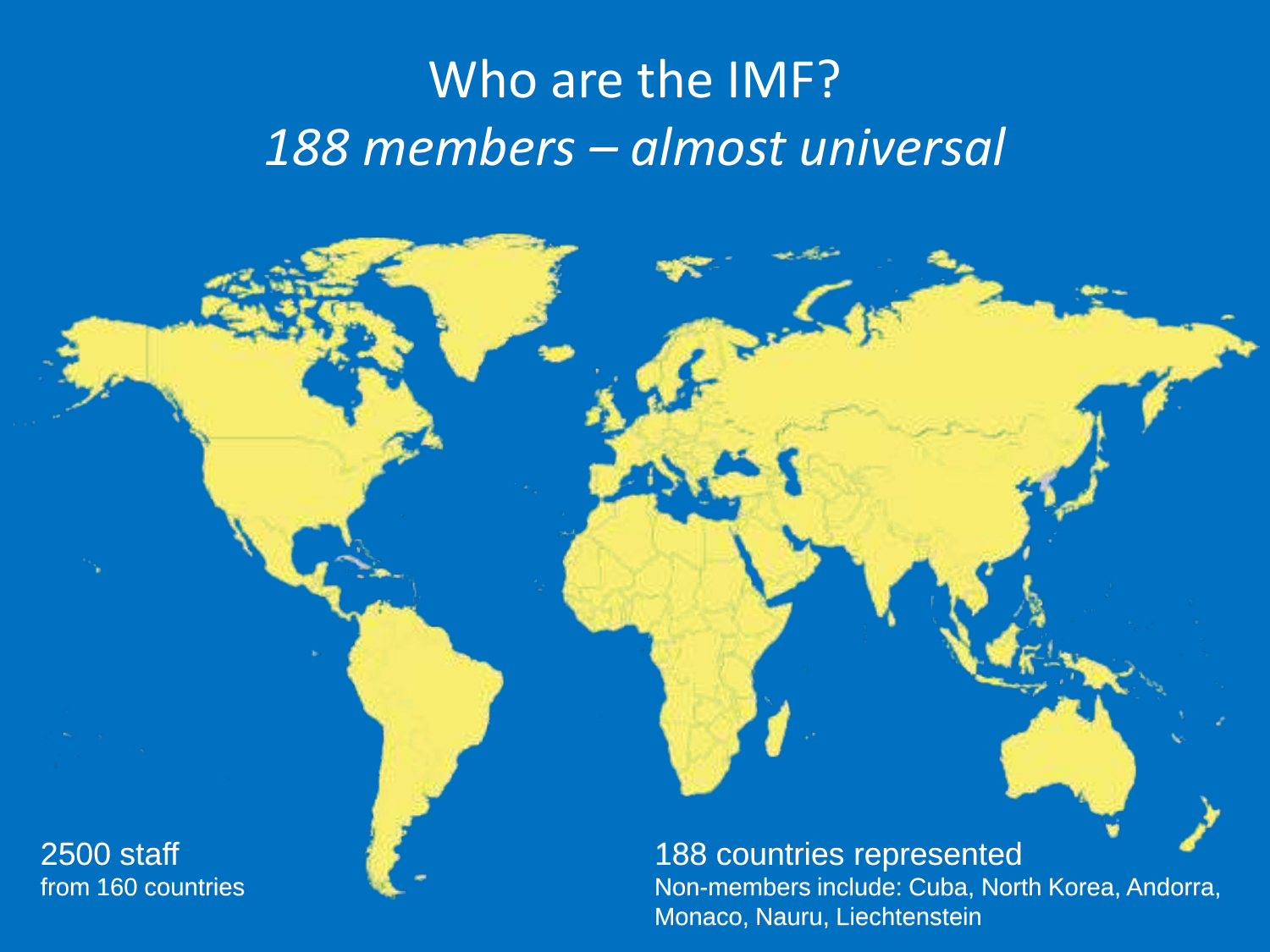#### Stylized view of IMF governance

*How is the IMF run?*



Source: Martinez-Diaz, 2008.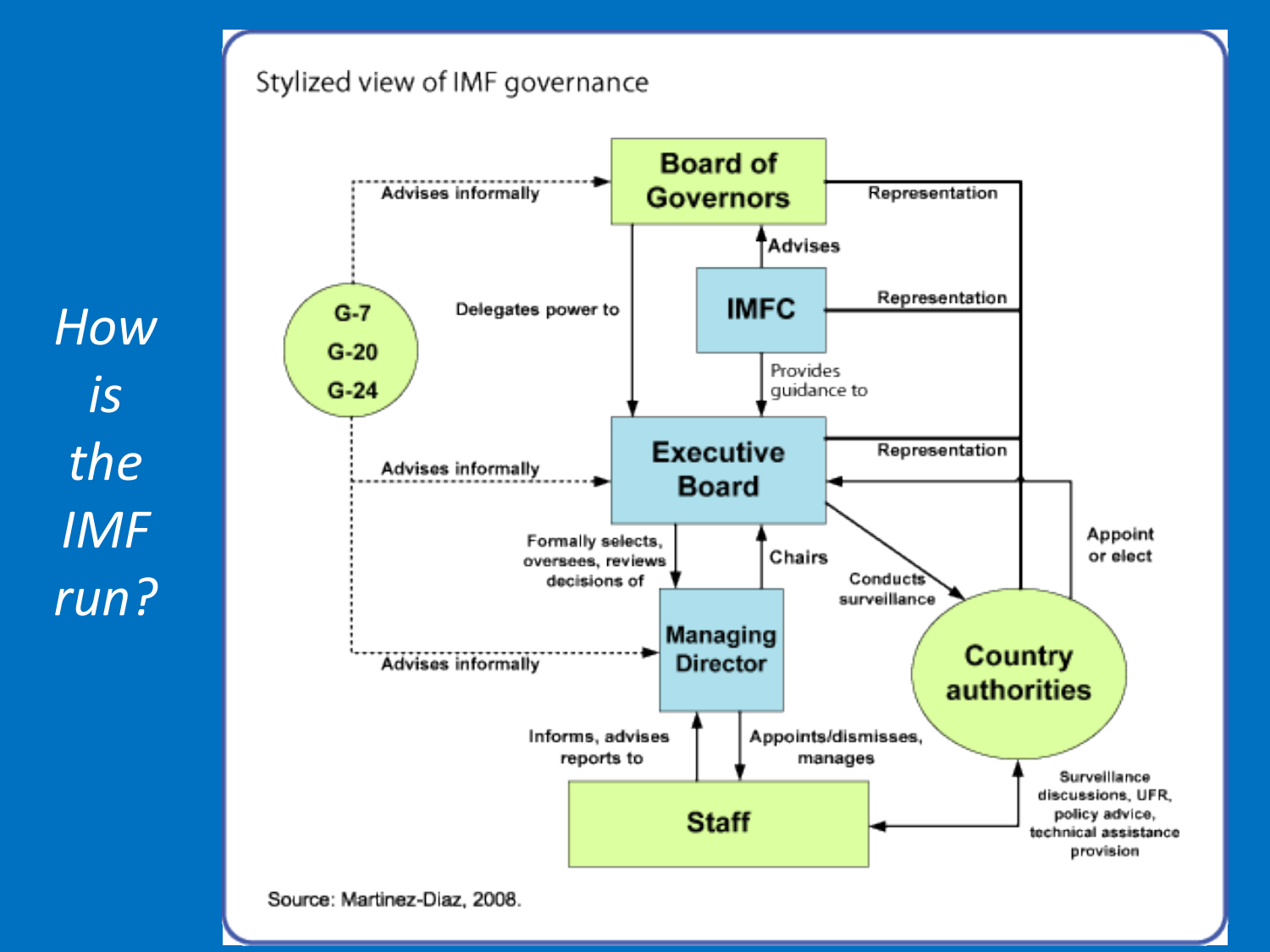#### IMF Executive Board



*Voting power (and borrowing capacity) is governed by quota share*

24 members – meets three times a week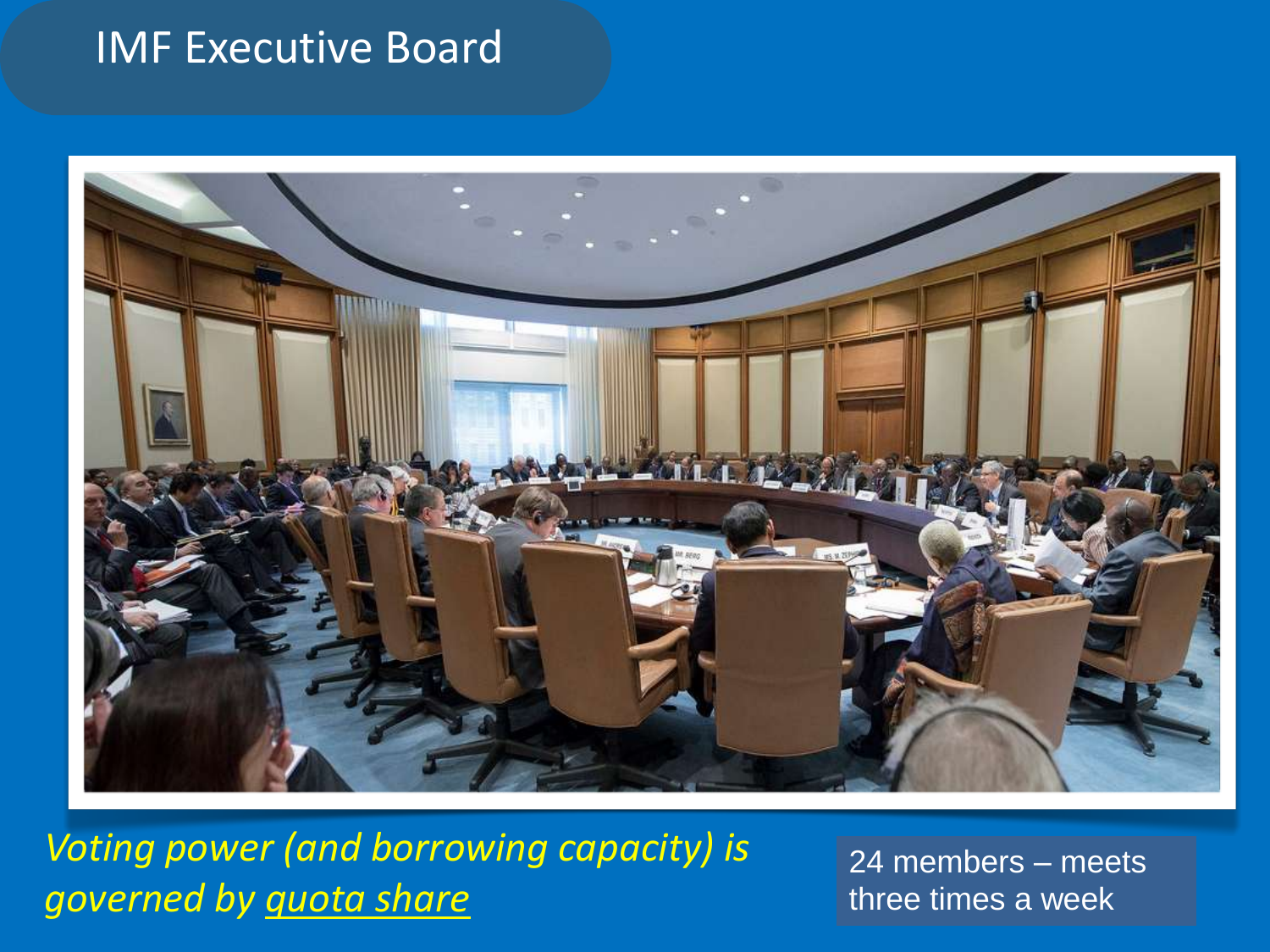#### *Current IMF Quota Share Formula:*  $CCS = (0.5*Y + 0.3*O + 0.15*V + 0.05*R)$

Where CQS = calculated quota share, and

**Y** = a blend of GDP converted at market rates and PPP exchange rates averaged over a three year period. The weights of market-based and PPP GDP are 0.60 and 0.40, respectively;

**O** = the annual average of the sum of current payments and current receipts (goods, services, income, and transfers) for a five year period;

**V** = variability of current receipts and net capital flows (measured as a standard deviation from the centered three-year trend over a thirteen year period);

**R** = twelve month average over a year of official reserves (foreign exchange, SDR holdings, reserve position in the Fund, and monetary gold); and

**k** = a compression factor of 0.95. The compression factor is applied to the uncompressed calculated quota shares which are then rescaled to sum to 100.

Source: http://www.imf.org/external/np/pp/eng/2008/032108.pdf, box 1.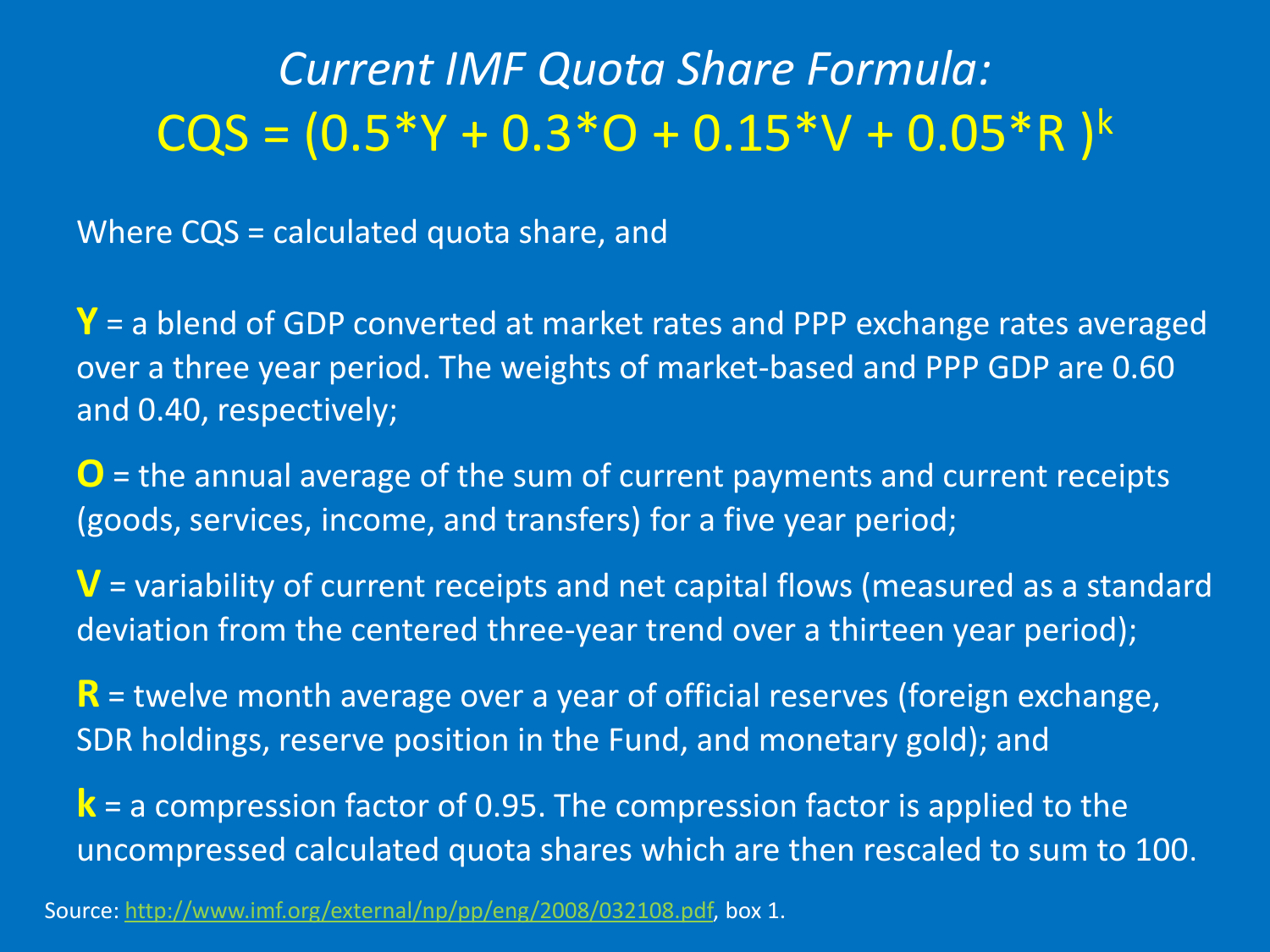#### 14th General Review of Quotas (December 2010)

- Doubles quotas to SDR 477b (\$729b)
	- Done in light of financial crisis, to enable IMF to address financing needs of larger countries with BoP financing needs
- Shifts almost 3% of voting power from advanced economies (AEs) to emerging markets and developing countries (EMDCs)
	- Moreover, shifts 6% of quota to underrepresented EMDCs
	- Aims to protect quota share of poorest (African) members
- Reforms composition and operation of IMF Executive Board
	- Number of seats remains 24, but Europe give up two seats in favor of EMDCs
	- African constituencies gain extra staff in Executive Board offices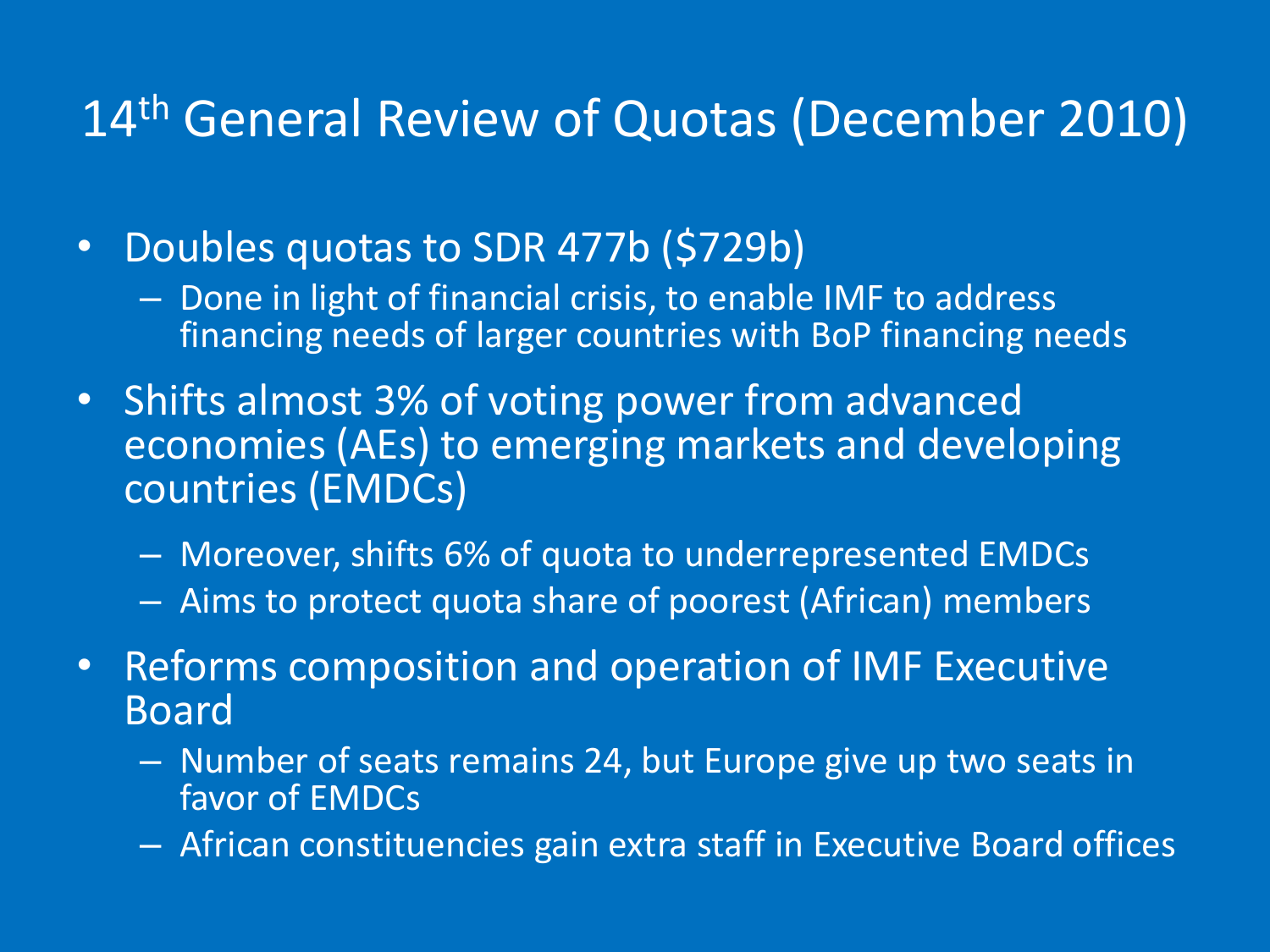#### Emerging Markets & Developing Countries gain 2.8% *(Underrepresented EMDCs gain 6%)*



http://www.imf.org/external/np/sec/memdir/members.aspx#I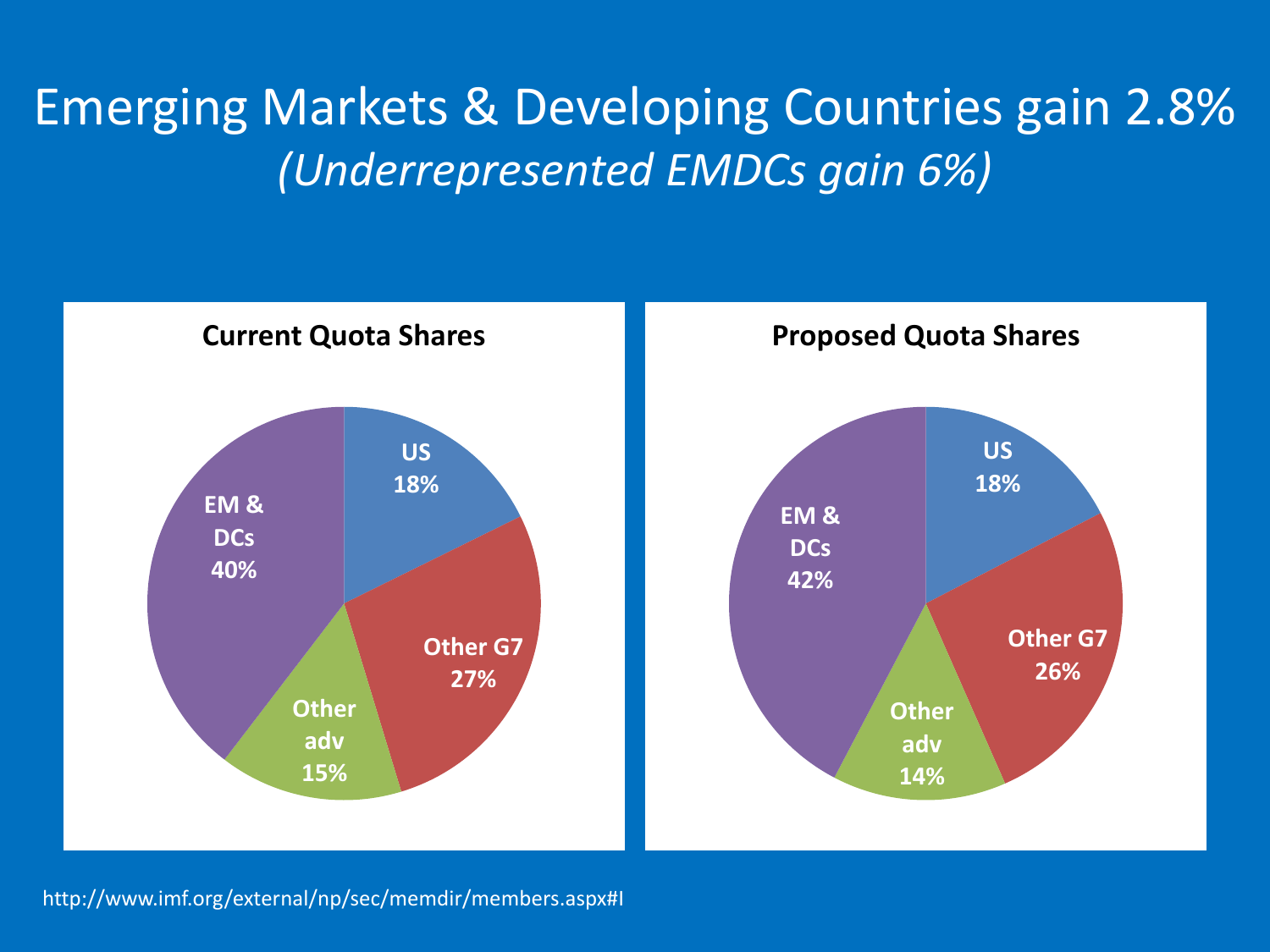### Current and Proposed Quota Shares: *selected countries*

|                      | Current | Proposed |              |                    | Current | Proposed |              |
|----------------------|---------|----------|--------------|--------------------|---------|----------|--------------|
| <b>United States</b> | 17.69%  | 17.40%   | ₩            | <b>Norway</b>      | 0.79%   | 0.79%    |              |
| Japan                | 6.56%   | 6.46%    | ₩            | South Africa       | 0.78%   | 0.64%    | U            |
| Germany              | 6.12%   | 5.58%    | ₩            | Malaysia           | 0.74%   | 0.76%    |              |
| United Kingdom       | 4.51%   | 4.23%    | ₩            | <b>Nigeria</b>     | 0.74%   | 0.52%    |              |
| <b>France</b>        | 4.51%   | 4.23%    | $\sqrt{2}$   | <b>Turkey</b>      | 0.61%   | 0.98%    |              |
| China                | 4.00%   | 6.39%    | $\bullet$    | Singapore          | 0.59%   | 0.82%    | $\mathbf{r}$ |
| Saudi Arabia         | 2.93%   | 2.10%    |              | Philippines        | 0.43%   | 0.43%    |              |
| Russian Fed.         | 2.50%   | 2.71%    | t            | Pakistan           | 0.43%   | 0.43%    |              |
| India                | 2.44%   | 2.75%    | $\mathbf{T}$ | <b>New Zealand</b> | 0.38%   | 0.26%    | U            |
| <b>Netherlands</b>   | 2.17%   | 1.83%    | U            | Serbia             | 0.20%   | 0.14%    |              |
| Brazil               | 1.79%   | 2.32%    | €            | Slovak Rep.        | 0.18%   | 0.21%    | $\bf{r}$     |
| <b>Mexico</b>        | 1.52%   | 1.87%    | €            | Sri Lanka          | 0.17%   | 0.12%    | U            |
| Korea                | 1.41%   | 1.80%    | $\bullet$    | Uganda             | 0.08%   | 0.08%    |              |
| Australia            | 1.36%   | 1.38%    | $\bullet$    | <b>Nepal</b>       | 0.03%   | 0.03%    |              |
| Indonesia            | 0.87%   | 0.97%    | ☎            | <b>Bhutan</b>      | 0.003%  | 0.003%   |              |
|                      |         |          |              |                    |         |          |              |

http://www.imf.org/external/np/sec/memdir/members.aspx#I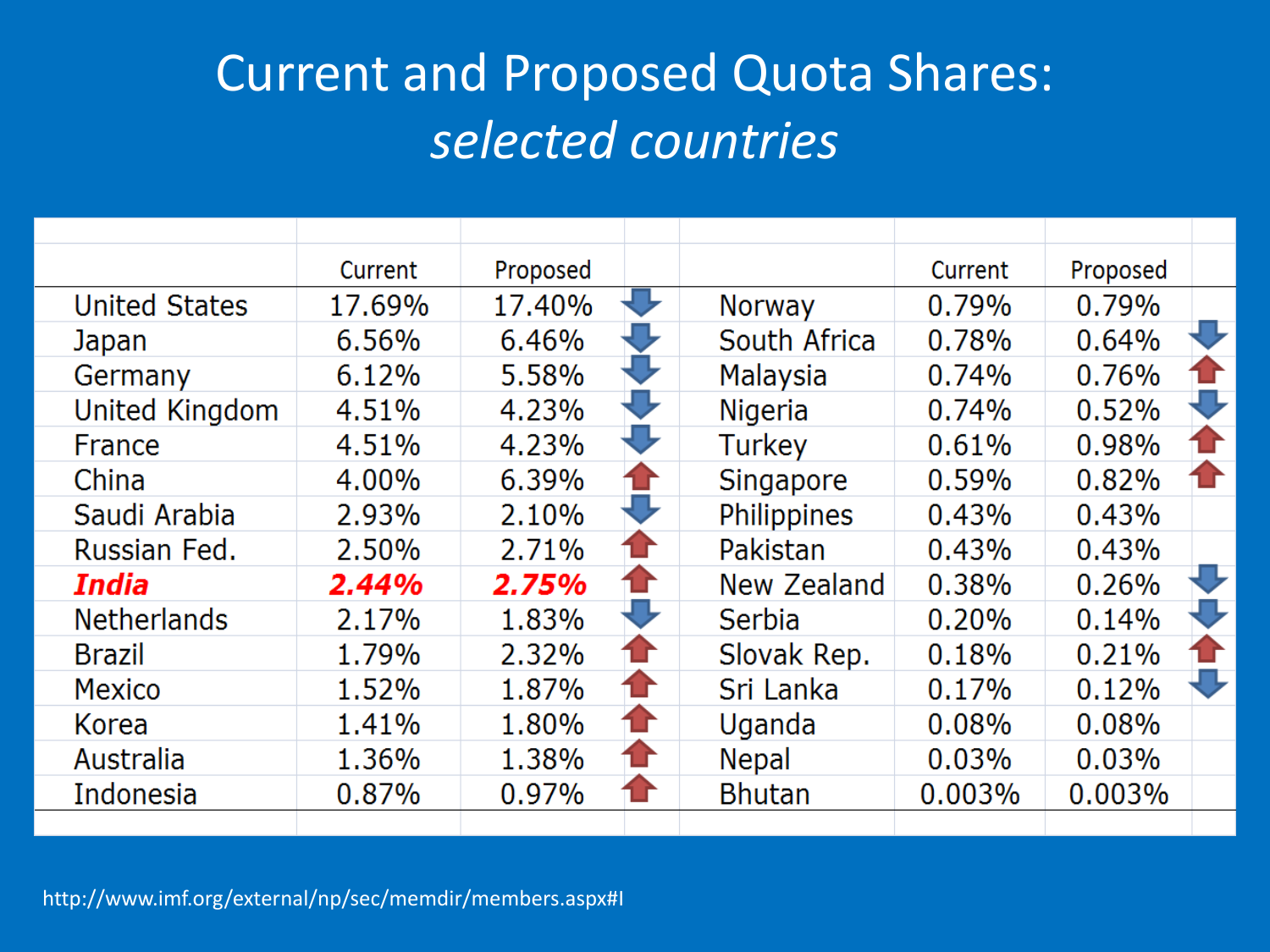What is holding things up? *(Hint: it's one big country)*

# **Strengthening the IMF**



Complete 2010 reforms; 15th Quota Review



Support completion of reforms

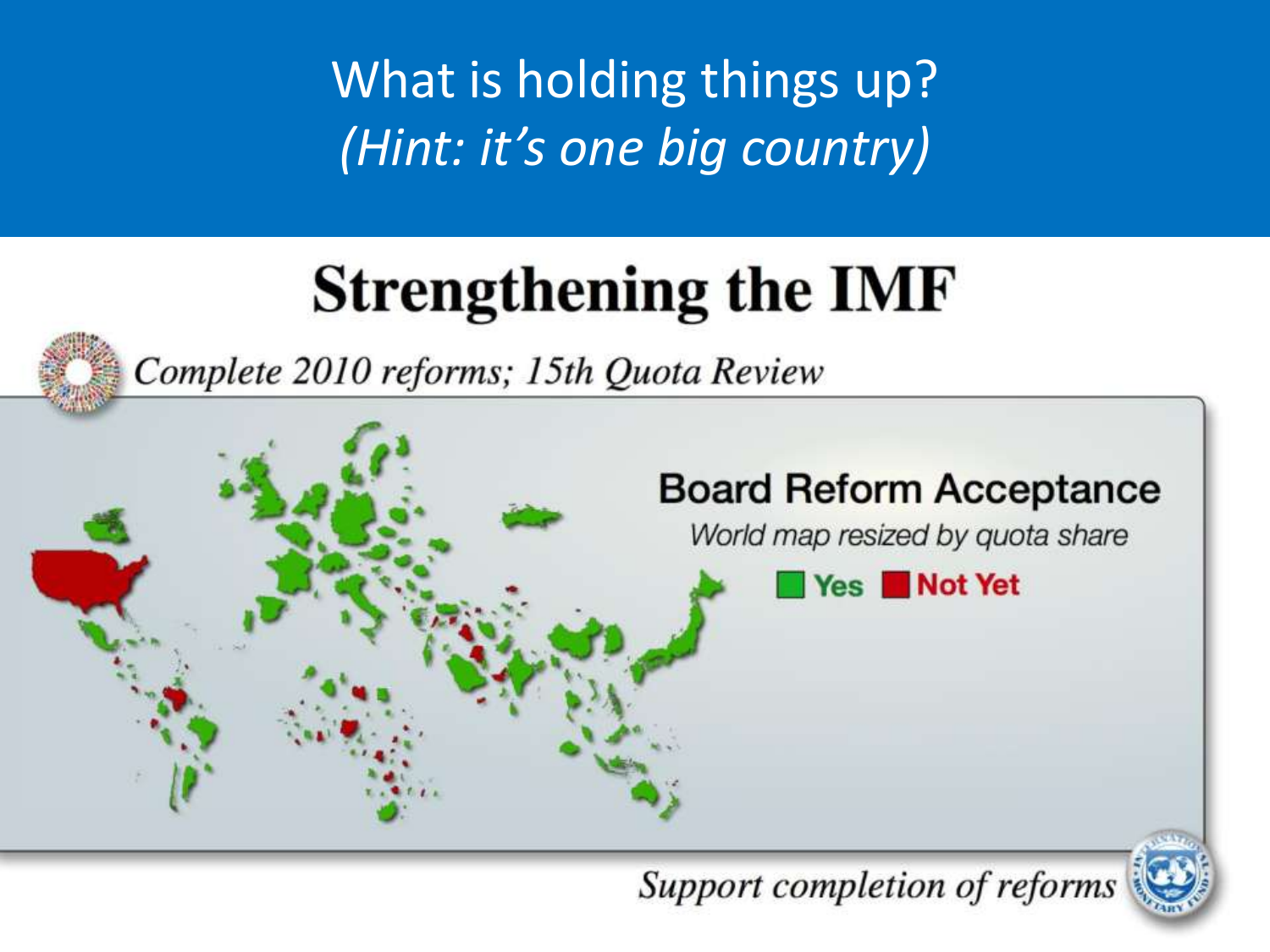### To be effective, countries with at least 85% of current quota need to approve 14<sup>th</sup> quota review

- •Also need 70% of number of members – easily satisfied as 113 have approved the review
- •However, US holds 17.6% of quota
	- •Obama Administration has put it forward, but Congress has not yet acted
- •15<sup>th</sup> General Review of Quotas is due by January 2015

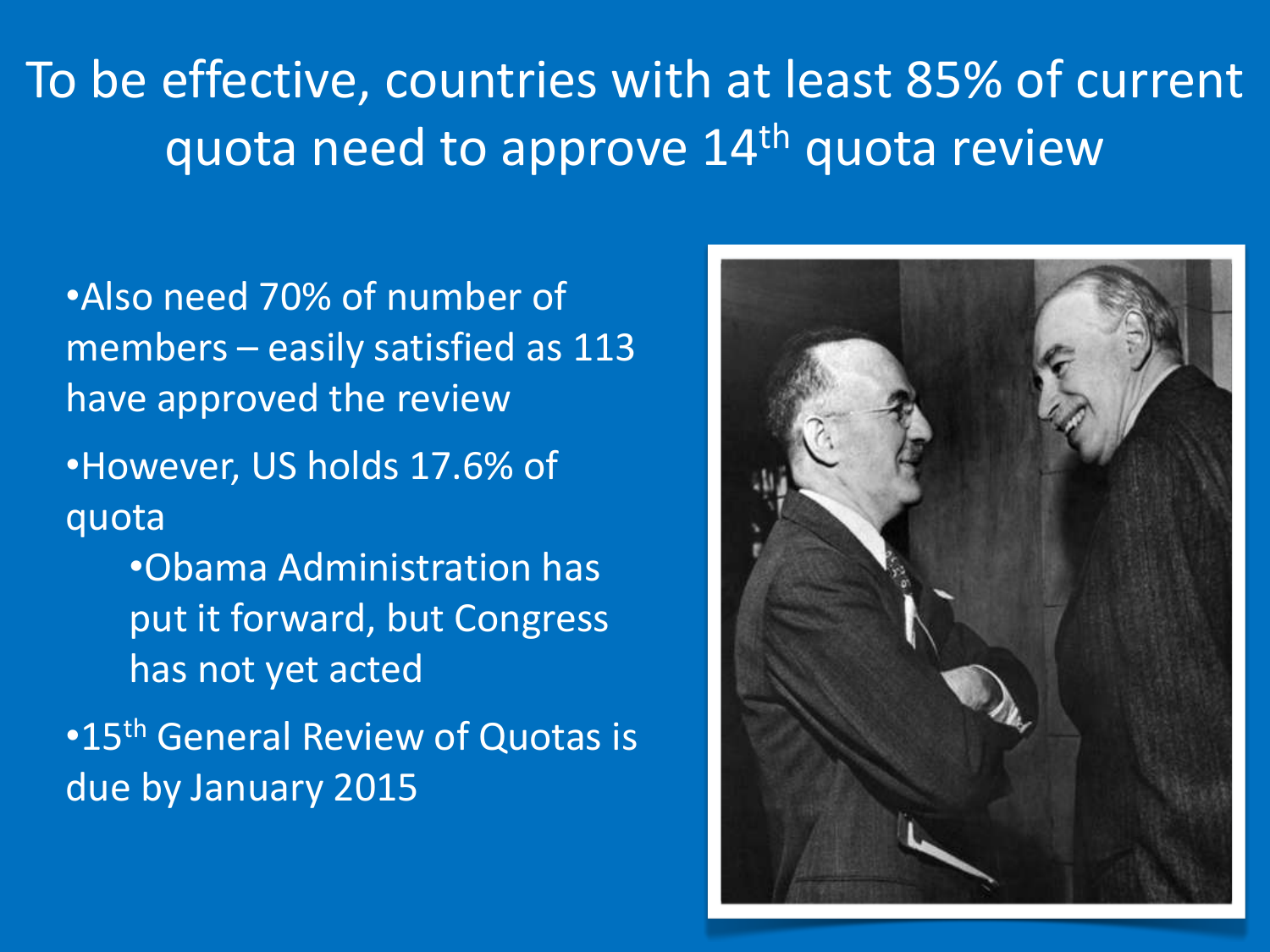## Does the delay in passing the 14<sup>th</sup> Quota Reform mean the IMF is too small to handle financial crises?

• No.

- In the interim, until the  $14<sup>th</sup>$  Review is approved, IMF has made use of New Arrangements to Borrow (NAB)
	- In 2010, NAB was expanded to allow IMF to borrow additional resources to bolster international firewall against global crisis
	- NAB arrangements now in place equal to \$436b, from 33 countries, *including India*
	- Once 14th quota review is completed, NAB will be rolled back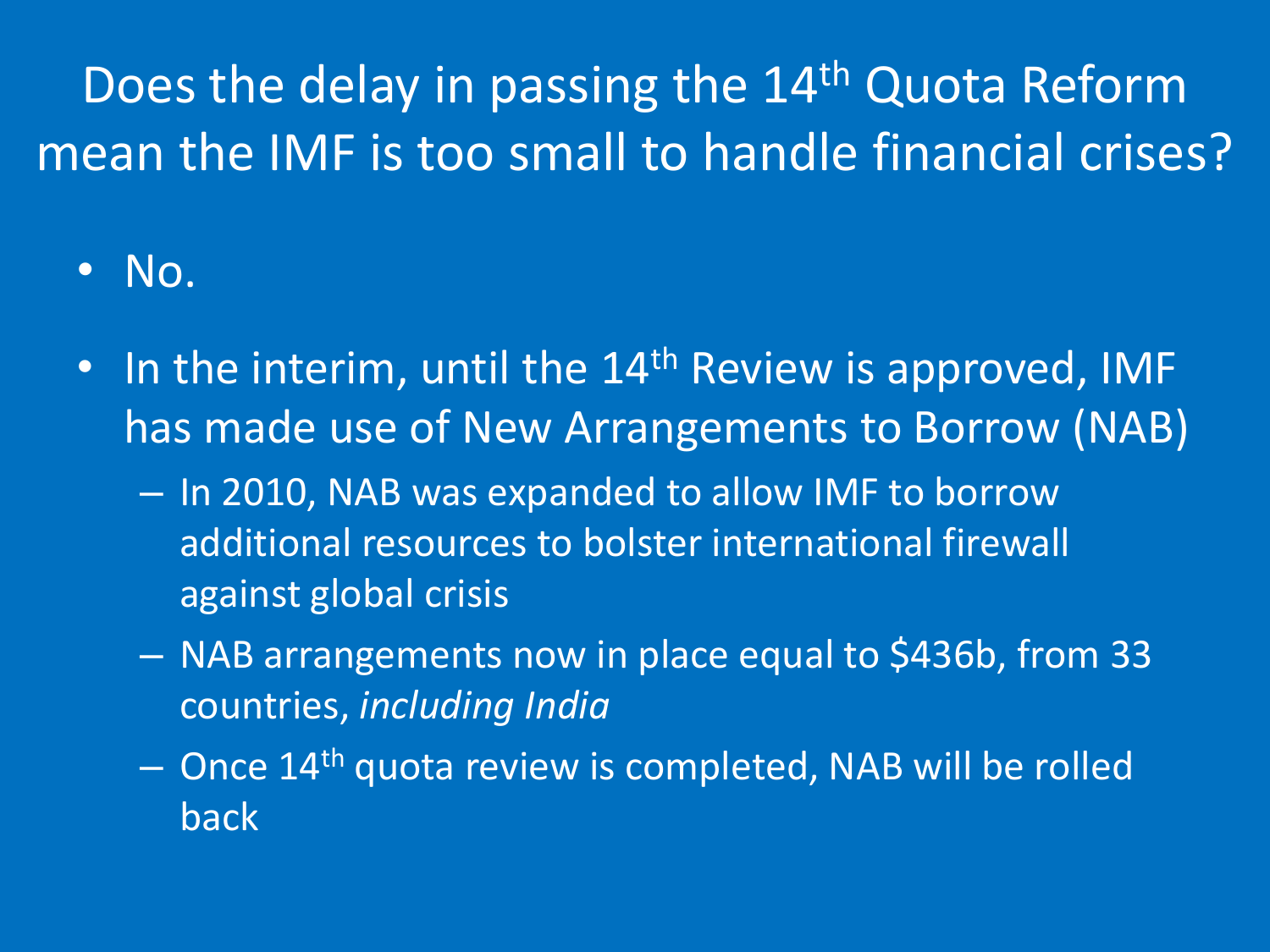### Is the IMF threatened by the BRICS Contingent Reserve Arrangement (CRA)?

- No. We welcome all initiatives to strengthen the network of multilateral lending institutions and increase the available financing for development and infrastructure.
- We have a strong relationship with the BRICS. Their role in the IMF will continue to grow with their relative positions in the world economy, and will be enhanced upon completion of the pending quota and governance reforms of the Fund, which we hope will be achieved in the near future.
- The IMF MD has congratulated the BRICS countries, especially for establishing the CRA, and expressed readiness to work with the BRICS with a view to reinforcing cooperation among all parts of the international safety net intended to preserve financial stability.